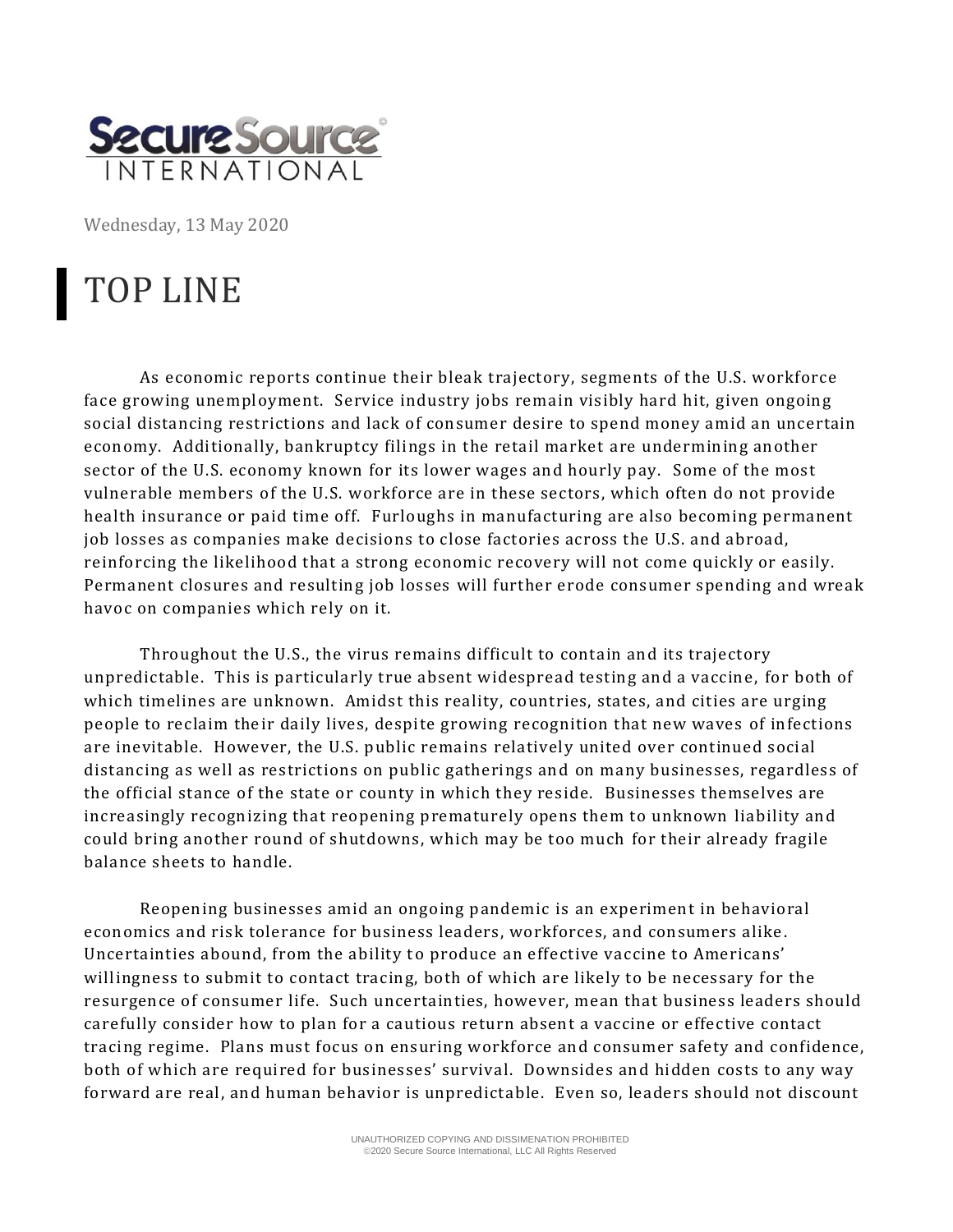consumer resilience nor the extreme challenge of jump-starting the stalled U.S. and global economies.

## *Questions to Consider:*

*What public health, and business strategy measures will your enterprise implement to bolster workforce and consumer confidence needed for a return to profitability? What outside expertise do you need to accomplish your return-to-work objective?* 

## **COVID-19: THE HIGHLIGHTS**

At least [three](https://www.cnn.com/2020/05/09/politics/fauci-modified-quarantine-coronavirus/index.html) senior U.S. government officials are in self-imposed quarantine after exposure to COVID-19. Additionally, at least [two](https://www.washingtonpost.com/news/powerpost/paloma/powerup/2020/05/11/powerup-white-house-coronavirus-cases-highlight-risks-of-officials-not-following-federal-guidelines/5eb8691a88e0fa17cddf7039/?itid=hp_hp-banner-main_powerup-1005am%3Ahomepage%2Fstory-ans) White House officials tested positive for the virus, highlighting the [difficulty](https://www.nytimes.com/2020/05/10/us/politics/white-house-coronavirus-trump.html?campaign_id=9&emc=edit_nn_20200511&instance_id=18384&nl=the-morning®i_id=125234924&segment_id=27239&te=1&user_id=ef951501096fac815b2c4160edd0a3b8) of containing the spread of COVID-19 even with immediate access to testing. Concern over the spread of the virus within White House ranks, raises the visibility of the risks COVID-19 poses to national governance in addition to commerce. Of further concern is the [persistence](https://www.nytimes.com/2020/05/09/us/coronavirus-chicago.html) of the virus in three of the largest U.S. metropolitan areas – New York, Chicago, and Los Angeles – which accounted for approximately 15 percent of newly identified cases in the country. An aggressive pandemic response largely halted the spread of the coronavirus in [South Korea,](https://www.nytimes.com/2020/05/09/world/asia/coronavirus-south-korea-second-wave.html?campaign_id=9&emc=edit_nn_20200510&instance_id=18372&nl=the-morning®i_id=125234924&segment_id=27142&te=1&user_id=ef951501096fac815b2c4160edd0a3b8) prompting responsible loosening of social restrictions. Only four days into the new phase, bars and nightclubs in Seoul, South Korea, were closed indefinitely following a spike of infections. The [United Kingdom,](https://www.wsj.com/articles/boris-johnson-unveils-plan-to-ease-coronavirus-lockdown-in-u-k-11589141761?mod=hp_listc_pos3) which has suffered the highest numbers of COVID-19 linked deaths in Europe, revealed plans to ease restrictions in construction and manufacturing industries; however, use of public transit is discouraged and plans are in the works to impose quarantines on individuals entering the UK by air. [New Zealand's](https://www.thelancet.com/journals/lancet/article/PIIS0140-6736(20)31097-7/fulltext) elimination strategy relied on low infection rates and very strict lockdown measures, which were employed early in the crisis. This technique differed from the mitigation strategies of other locations and has been overwhelmingly effective to date as the country reached a rate of zero new cases of COVID-19 in early May 2020. [Brazil,](https://www.theatlantic.com/politics/archive/2020/05/brazil-coronavirus-hot-spot-bolsonaro/611401/) however, has yet to effectively institute quarantine measures of any kind, even as COVID-19 spreads throughout the country. The country, which is one of the most unequal on the planet, is likely to become the next epicenter of the pandemic. Elsewhere in South America and beyond, [other viruses](https://qz.com/1854926/other-virus-outbreaks-erupt-alongside-coronavirus-worldwide/) such as dengue fever, yellow fever, Ebola, and African Swine Fever are thriving and threatening already fragile economies and overwhelmed healthcare systems.

## **BEYOND THE NOISE**

**Social experiment:** Despite political pressure to reopen U.S. businesses, Americans overwhelmingly [support](https://www.theatlantic.com/ideas/archive/2020/05/what-if-they-reopened-country-and-no-one-came/611182/?utm_source=newsletter&utm_medium=email&utm_campaign=atlantic-daily-newsletter&utm_content=20200507&silverid-ref=NjUyMDM3MjI1NjQ4S0) continued restrictions regardless of the official stance of the state in which they reside. Americans also remain [highly resistant](https://www.axios.com/axios-ipsos-coronavirus-week-9-contact-tracing-bd747eaa-8fa1-4822-89bc-4e214c44a44d.html) to contact tracing due to concerns over privacy and mistrust over government use of personal information, despite the fact that contact tracing could speed safe reopening. The complexity and uncertainty surrounding consumer behavior highlights the need to carefully